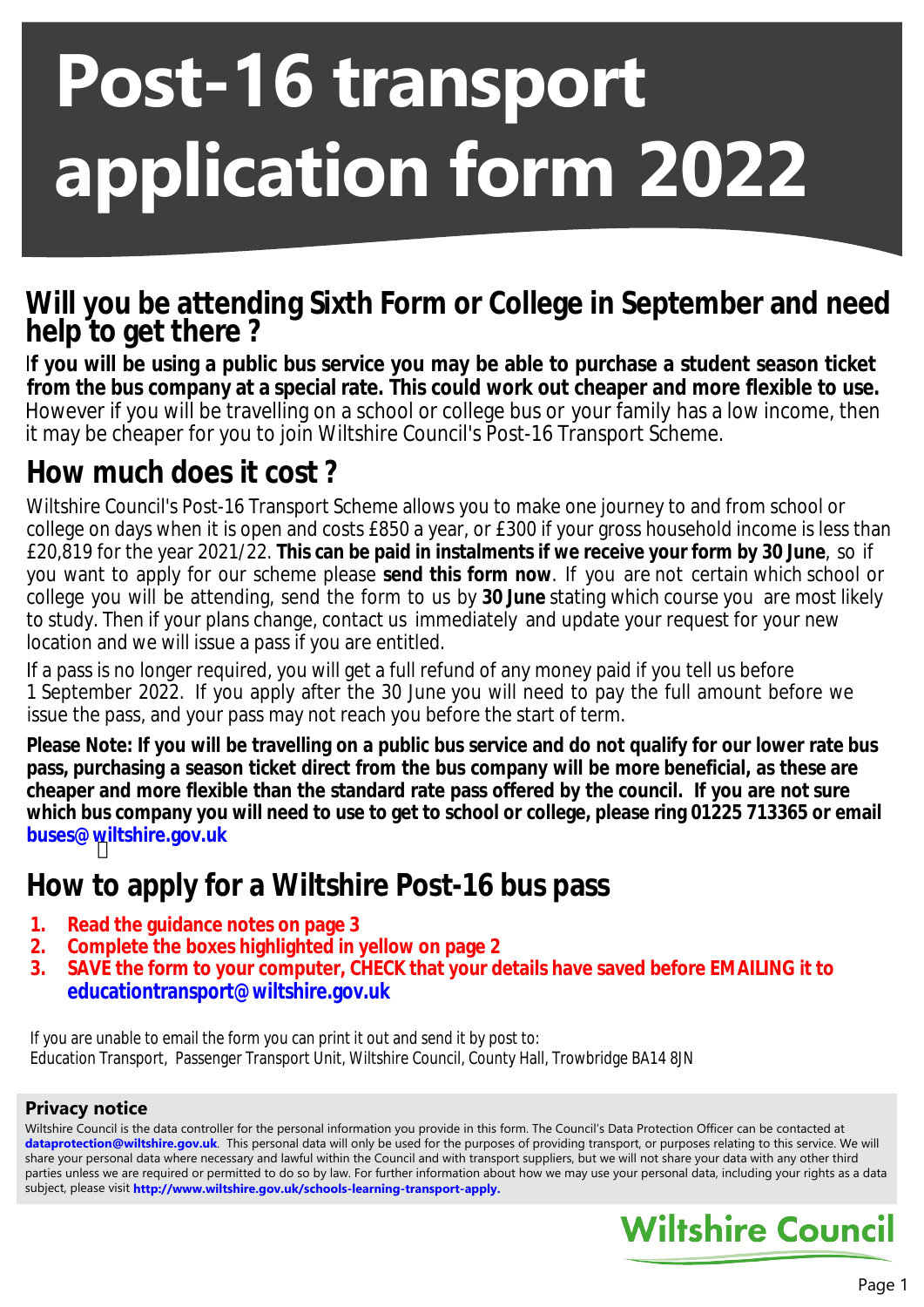# **Post-16 Transport Form 2022/2023**

**Read the notes on pages 3 and 4 before completing this form.**

| <b>Surname of student</b>                                                                                                                                                                             | Name of school or college to which transport<br>is required                                                                                                                                                                                                                                                                                                         |
|-------------------------------------------------------------------------------------------------------------------------------------------------------------------------------------------------------|---------------------------------------------------------------------------------------------------------------------------------------------------------------------------------------------------------------------------------------------------------------------------------------------------------------------------------------------------------------------|
|                                                                                                                                                                                                       |                                                                                                                                                                                                                                                                                                                                                                     |
| First and second name(s)                                                                                                                                                                              |                                                                                                                                                                                                                                                                                                                                                                     |
|                                                                                                                                                                                                       |                                                                                                                                                                                                                                                                                                                                                                     |
| Date of birth<br><b>Sex M/F/G</b> (non gender specific)<br>(dd/mm/yyyy)                                                                                                                               | Date from which transport is<br>required (dd/mm/yyyy)<br>Allow up to 3 weeks for your application to be processed.                                                                                                                                                                                                                                                  |
|                                                                                                                                                                                                       | <b>Payment section</b> (tick one box only)                                                                                                                                                                                                                                                                                                                          |
|                                                                                                                                                                                                       | Tick the option of your preferred method of payment                                                                                                                                                                                                                                                                                                                 |
| <b>Home address,</b> permanent residence - i.e. where student is registered<br>for child benefit purposes.                                                                                            | I will pay by credit/debit card and the cost of the                                                                                                                                                                                                                                                                                                                 |
| House name, No.                                                                                                                                                                                       | transport is £850.00/£300.00. (When your application<br>has been assessed we will advise how to pay).                                                                                                                                                                                                                                                               |
| <b>Street</b><br>Village or area of town                                                                                                                                                              | I will pay by instalments, spread up to the start of<br>February 2023. Please send me an invoice. (Applications<br>to pay by instalments must be received by 30 June 2022).<br>(The first pass will be valid until February, if all payments are<br>met the second pass will be issued, however if we are<br>waiting for low income evidence the pass will be valid |
| Post town                                                                                                                                                                                             | until October half term).                                                                                                                                                                                                                                                                                                                                           |
| Postcode is essential $\widehat{\mathbb{S}}$<br><b>Home telephone</b>                                                                                                                                 | I will apply for a bursary through my college or school<br>as my household income is less than £20,819. (If the<br>establishment does not offer the Bursary Scheme the cost<br>of the pass is £300.00).                                                                                                                                                             |
|                                                                                                                                                                                                       | Lower rate (tick if lower rate applies)                                                                                                                                                                                                                                                                                                                             |
| <b>Work or mobile</b><br><b>Email</b>                                                                                                                                                                 | If you are on low income please apply for a bursary through your<br>college or school. If you qualify for the bursary you are not required<br>to send in low income evidence to us as this would have been                                                                                                                                                          |
| (private)                                                                                                                                                                                             | requested by your college or school.<br>All supporting evidence should be emailed to<br>educationtransport@wiltshire.gov.uk.                                                                                                                                                                                                                                        |
| Note, to reduce paper usage we will be responding to your application by<br>email. Ensure you provide a current private email address if you have one.                                                | If you pay for the travel pass but do not have your benefit<br>evidence yet you will be issued with a pass valid for at least six                                                                                                                                                                                                                                   |
| <b>Full Title of Course</b> (state qualification, level and subject)                                                                                                                                  | weeks to give you more time to submit your evidence when it<br>arrives.                                                                                                                                                                                                                                                                                             |
| (e.g. BTEC National Diploma in Engineering OR A levels - state subjects)<br>(please note some full time courses may be on 2/3 days and therefore there may<br>be a more cost effective way to travel) | I certify that I have read, understood and accepted the notes in<br>this document, explaining the conditions attached to the Post-16<br>Transport scheme.                                                                                                                                                                                                           |
|                                                                                                                                                                                                       | I confirm that the student will comply with the code of conduct<br>shown on page 4. I understand that failure to comply with this<br>code may result in the pass being withdrawn by Wiltshire                                                                                                                                                                       |
| <b>School year</b><br><b>Course length</b><br>Course year<br>(12 or 13)<br>$(1st, 2nd or 3rd)$<br>(1, 2 or 3 Years)                                                                                   | Council without refund.<br>I declare that the address above is the student's primary address<br>- i.e. where they are registered for child benefit purposes.                                                                                                                                                                                                        |
|                                                                                                                                                                                                       | Name of parent/guardian<br>Date                                                                                                                                                                                                                                                                                                                                     |
|                                                                                                                                                                                                       |                                                                                                                                                                                                                                                                                                                                                                     |
| <b>Pick up point, if known</b>                                                                                                                                                                        | Be aware that some devices may not save the<br>information you have entered on this form, so please<br><b>DOUBLE CHECK</b> that it contains your information before                                                                                                                                                                                                 |
| If you live in an isolated area attach a map, or supply a grid reference,<br>or "What three words" reference to help us pinpoint your home.                                                           | emailing it to: educationtransport@wiltshire.gov.uk                                                                                                                                                                                                                                                                                                                 |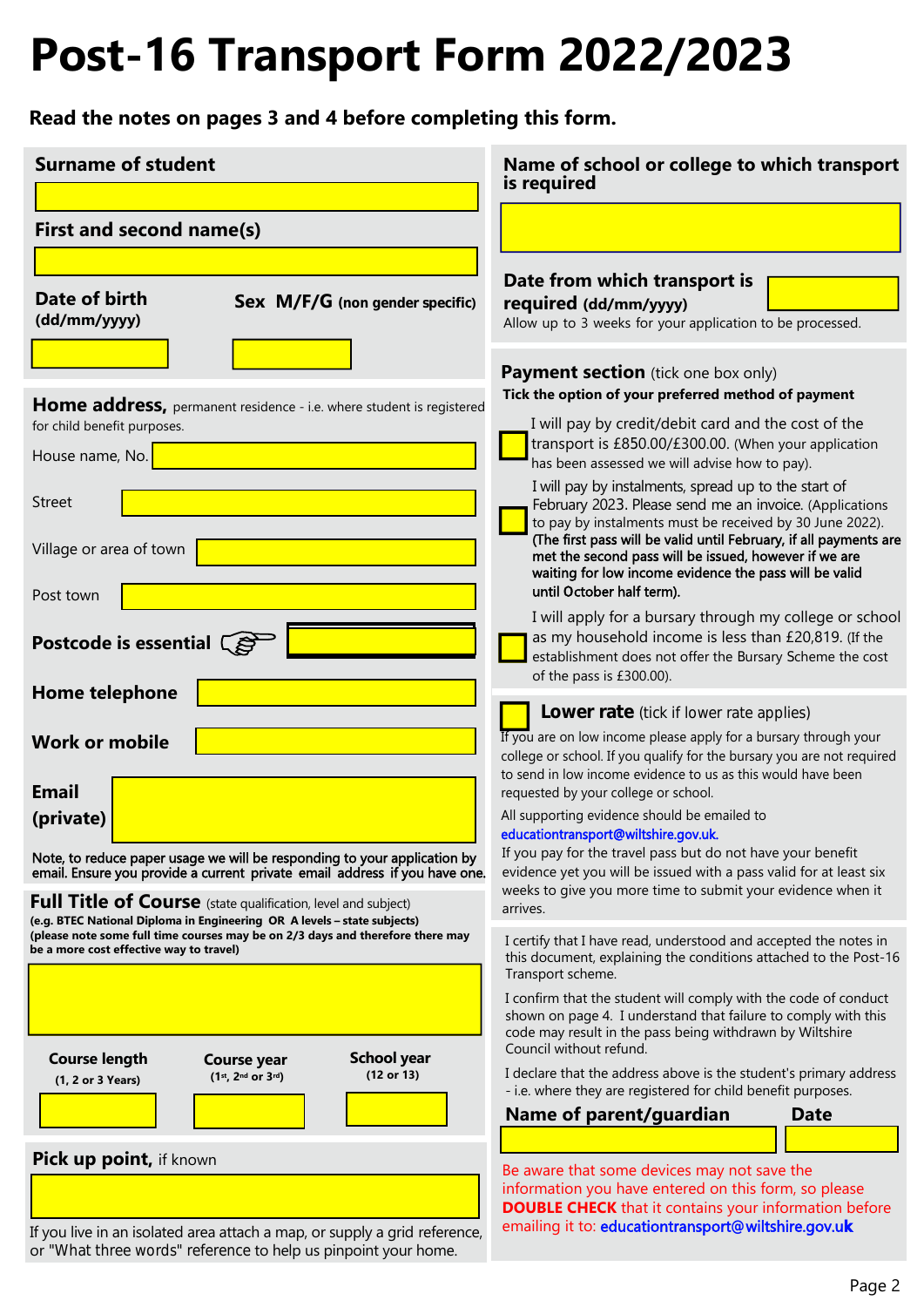### **Notes on completing this application form**

Wiltshire residents are assessed according to Wiltshire Council's Education Transport Policy. For further information on the policy, please refer to the additional information on page 4. Please note a new application form should be completed each year for post 16 transport. Additionally, the full education transport policy is available on-line at **[www.wiltshire.gov.uk](http://www.wiltshire.gov.uk/)** or phone **0300 456 0100** to request a copy.

#### **What is this form for?**

This form enables you to apply for a **Post 16 travel pass** to travel from home to school or college if you are a Wiltshire resident. Transport will be provided on any day when the school or college is open for normal lectures but Wiltshire Council reserves the right to select the most appropriate or economical mode of transport.

We need the information requested on this form so that we can assess your application to see if you are eligible for a **Post 16 travel pass**. We will write back to let you know if we can help you under this scheme and to give further details about your application, and how to make payment.

#### **Do not complete this form if you are:**

- a) living within the boundary of Swindon Borough;
- b) studying part time or on an apprenticeship;
- c) on a Government Training Scheme or sponsored by your employer;
- d) aged 19 or more at the start of term in the first year of your course;
- e) requiring door-to-door transport for Special Needs, there is a different form for this, please call 01225 757943;
- studying for a higher award Level 4 or undergraduate.

#### **How do I qualify?**

You can apply for assistance with travel if you are aged at least 16 but less than 19 on the first day of the first year of your course of study, and you live three miles or more from, and attend, your designated school or college - Please refer to the Post-16 Transport Policy on page 4 if you want to go to a nondesignated sixth form or college.

#### **Is the council's transport scheme the most cost effective option for all sixth form and college travel?**

Not in all cases. As the standard charge has increased significantly in recent years, a number of bus companies are now offering season tickets at comparable or cheaper rates.

It is also important to consider how many days the student will attend per week as this will also have an effect on the cost of transport. Please contact your local bus company for more details of what they may have to offer. If you are unsure as to which bus company to contact, call Passenger Transport on (01225) 713365 or email [educationtransport@wiltshire.gov.uk.](mailto:educationtransport@wiltshire.gov.uk)

#### **How much will it cost me?**

The Wiltshire Council travel pass is available at a cost of £850 a year. It may be possible to pay this over seven months (1 x£124 and 6 x £121) providing you apply before **30 June 2022.** Payment can be made in full by cheque or debit/credit card.

#### **Bursary**

If you are on a low income we recommend you apply for a Bursary through the college or school as this is the most cost effective route. Please contact the college or school direct.

#### **Lower rate pass**

If your Tax Credit Award Notice (TCAN) for 2022/23 states your gross income was less than **£20,819** for 2021/22 you can apply for a lower rate pass at a cost of £300. It may be possible to pay this over seven months  $(1 \times \text{\pounds}48 \text{ and } 6 \times \text{\pounds}42)$ providing you apply before 30 June 2022. Payments need to be completed by February 2023.

#### **Where is my designated sixth form or college?**

All parish areas in Wiltshire are allocated a designated sixth form and college. For further details of the designated area for your address, please email

**[educationtransport@wiltshire.gov.uk](mailto:educationtransport@wiltshire.gov.uk)** with details of your home address, including postcode.

#### **How will I get my pass?**

Assuming you apply for transport by 30 June 2022, submit all the evidence requested and make payment in time, a travel pass will be sent to your home address before your first day at sixth form or college (not including induction days).

Occasionally it may be necessary to sign for the pass as some are sent by recorded delivery. If you are in receipt of a bursary the bus pass will be sent direct to the college or school where applicable for collection on the first day of term.

#### **What happens if I don't start my course?**

Telephone the Passenger Transport Unit on or before the first day of term to cancel your request. Any money that you have already paid towards your bus pass will be refunded on receipt of a returned pass, in the event this has been delivered.

#### **What if I no longer need my pass?**

Please return your pass or email us stating that it is no longer required. Passenger Transport will calculate any partial refund due based on the date of receipt in the office.

Please note that no refund will be made without photographic evidence of the pass having been destroyed (photo of pass cut into 4 pieces) emailed to [educationtransport@wiltshire.gov.uk,](mailto:educationtransport@wiltshire.gov.uk) and no refunds will be made for passes returned and received after April 2023.

#### **What if I apply after 30 June 2022?**

#### **If you apply after 30 June 2022, you will not be able to spread your payments over seven months.**

Passenger Transport will endeavour to process your application and issue a pass for the beginning of term; however this may not always be possible. Please allow three weeks for your application to be processed.

#### **Do I need to send in a photograph?**

If you live in Royal Wootton Bassett, Purton, Cricklade or Lydiard Millicent area and studying at an establishment in Swindon, please enclose a passport photograph with your name written clearly on the back. Students travelling by train will need to add a passport size photo to the rail pass wallet when it is received in the post. For all other locations, a photograph is not required.